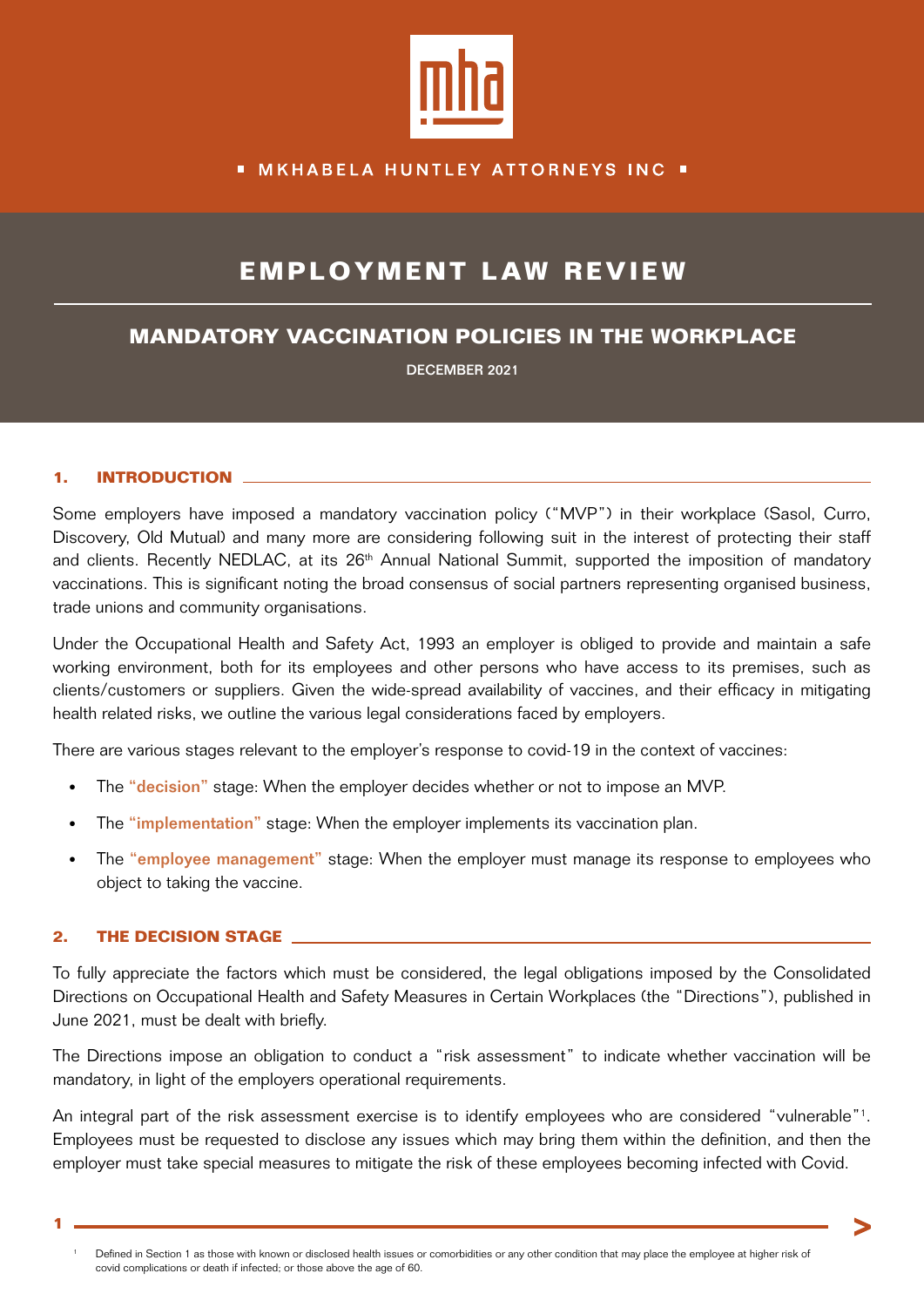Once the risk assessment has been undertaken, the employer should prepare a "vaccination plan" which:

- Must take into consideration the risk assessment and the vaccination guidelines;
- Must identify vulnerable employees; and
- Must take into account the constitutional rights of its employees (bodily integrity, freedom of religion, etc)

Direction 4 of the Vaccination Guidelines (Schedule 3 of the Directions) provides that a premium must be placed on "public health imperatives, the constitutional rights of employees and the efficient operation of the employer's business". There are therefore 3 over-arching factors – the importance of eradicating the risks of Covid-19 to the public health system, the constitutional rights of employees, and the operational requirements of the employer.

With respect to the operational requirements of an employer the following should be borne in mind:

- The degree of the employees' exposure to the public
- The nature of the employer's business (employees in close proximity / factory environment / client facing, etc)
- The number of employees in the workplace
- The nature of the work performed by the employee and the viability of continued remote work
- The number of vulnerable employees in the workplace
- The effectiveness of additional PPE where necessary

The employer is required to consider the factors above in the decision stage, however, the considerations apply to some extent during the implementation stage, as described in more detail below.

#### **3. IMPLEMENTATION STAGE**

The implementation stage involves informing employees that vaccination will be mandatory and that refusal to undergo the jab may result in the termination of the objecting employees' employment. In this communication, employee's should be given a deadline by when to raise their objection.

Employees who have no objection and will undergo the jab voluntarily, should be given a clear deadline on which to receive the jab/s and be requested to provide the employer with proof of their vaccination.

On the other hand, employees who object to the jab, should be given an opportunity to provide an explanation for their refusal.

The consultation stage is the first phase of the employee management stage, which is where we now turn.

### **4. EMPLOYEE MANAGEMENT STAGE – OBJECTING EMPLOYEES**

The final and arguably most important (from a risk point of view) stage of adopting and imposing an MVP involves dealing with employees who object to the jab.

As stated above, objecting employee's should be requested to provide a written and detailed explanation in support of and in justification for their objection. These reasons will be scrutinized by the employer during the counselling / consultation of the employee.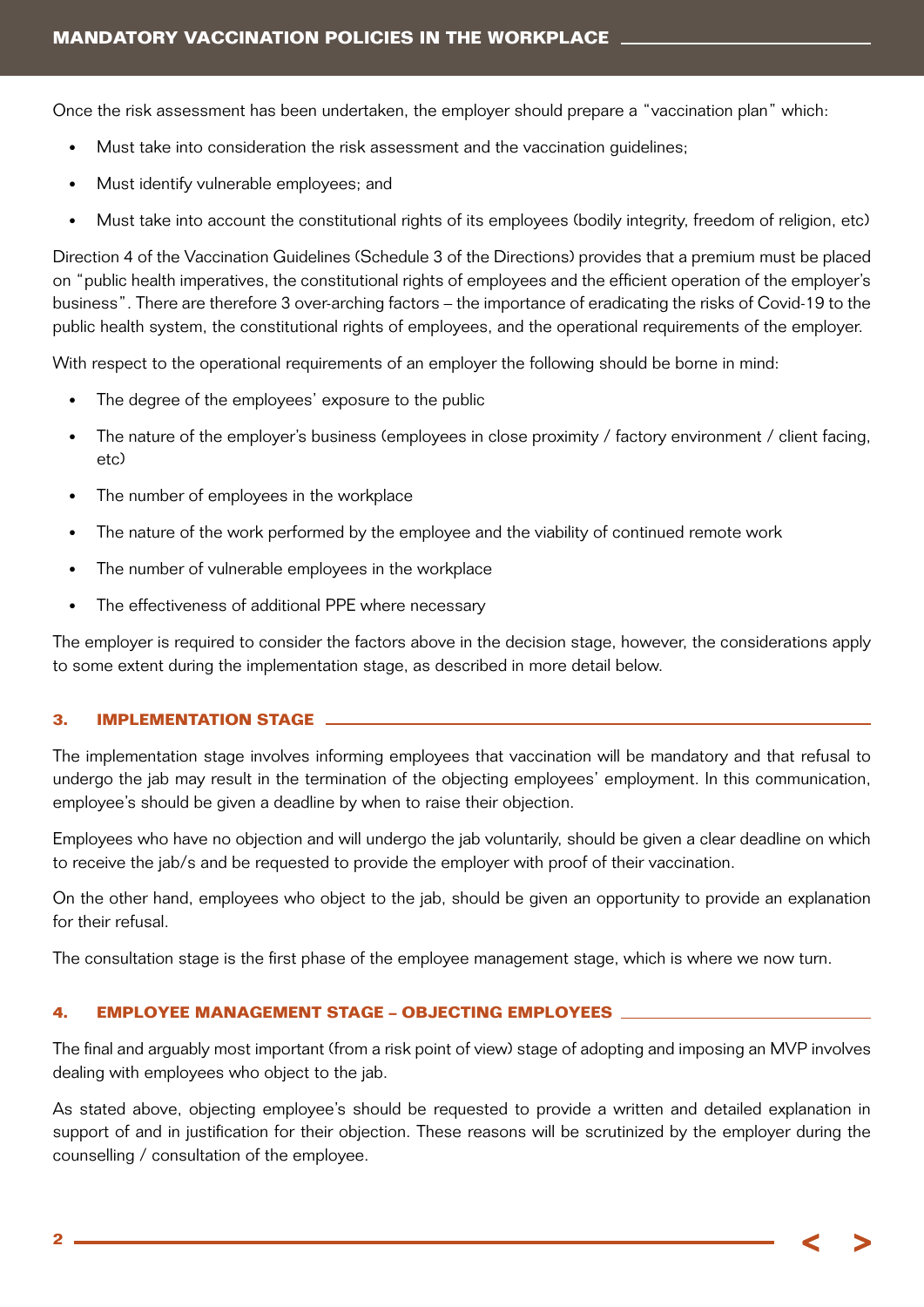The legally recognised reasons for an objection are limited to constitutional and/or medical grounds.

Counselling is required in relation to both sets of objecting employees (as a means of encouraging / persuading them to vaccinate), and the employer must attempt to "reasonably accommodate" the employee before setting in motion steps to terminate the employment relationship. In our view, an employer should hold at least 2 consultations / counselling sessions with an objecting employee before proceeding to the "termination" phase of the employee management stage.

Constitutional objections, the employer should assess:

- The constitutional right/s on which the employee relies.
- The reasonableness of the ground/s identified. At this juncture, an employer should consider whether the belief / conviction of the employee is objectively reasonable under the circumstances, as opposed to considering whether the conviction is strongly held (albeit unreasonably) by the employee.
- The evidence provided by the employee in support of their objection. The employer may insist on evidence in order to assess the veracity of the employee's objection.
- Whether there is a demonstrable link between the objection and vaccination.
- Whether a limitation of the constitutional right/s relied on by the employee will be considered reasonable and justifiable under the circumstances. The employer may wish to obtain legal advice if the issues are legally complex.
- Whether the employee can be reasonably accommodated. At this stage, the employer should consider whether, in light of the operational requirements of the employer and the inherent requirements of the employee's job, whether there are alternatives such as continued remote working, working at the workplace but in isolation, wearing a facemask at all times, mandatory weekly testing, etc.
- If the employee cannot be reasonably accommodated, the employer may commence with the termination of said employees employment.

Medical objections, the employer should assess:

- The precise grounds on which the employee relies in support of his/her contention that he/she should be considered medically exempt from being vaccinated.
- Whether the ground identified by the employee is acceptable to the employer.
- Whether the employee's medical objection has a valid basis. i.e is the objection scientifically sound?
- Is the employee's objection based on a permanent or temporary medical condition?
- Whether the employee has evidence to support his/her objection and whether the employer has the right to independently verify any medical reports provided by the employee.
- The status of certificates / reports obtained from traditional healers by objecting employees.
- Whether there is a demonstrable link between the objection and vaccination.
- Whether the employee can be reasonably accommodated. At this stage, the employer should consider whether, in light of the operational requirements of the employer and the inherent requirements of the employee's job, whether there are alternatives such as continued remote working, working at the workplace but in isolation, wearing a facemask at all times, mandatory weekly testing, etc.

**3**